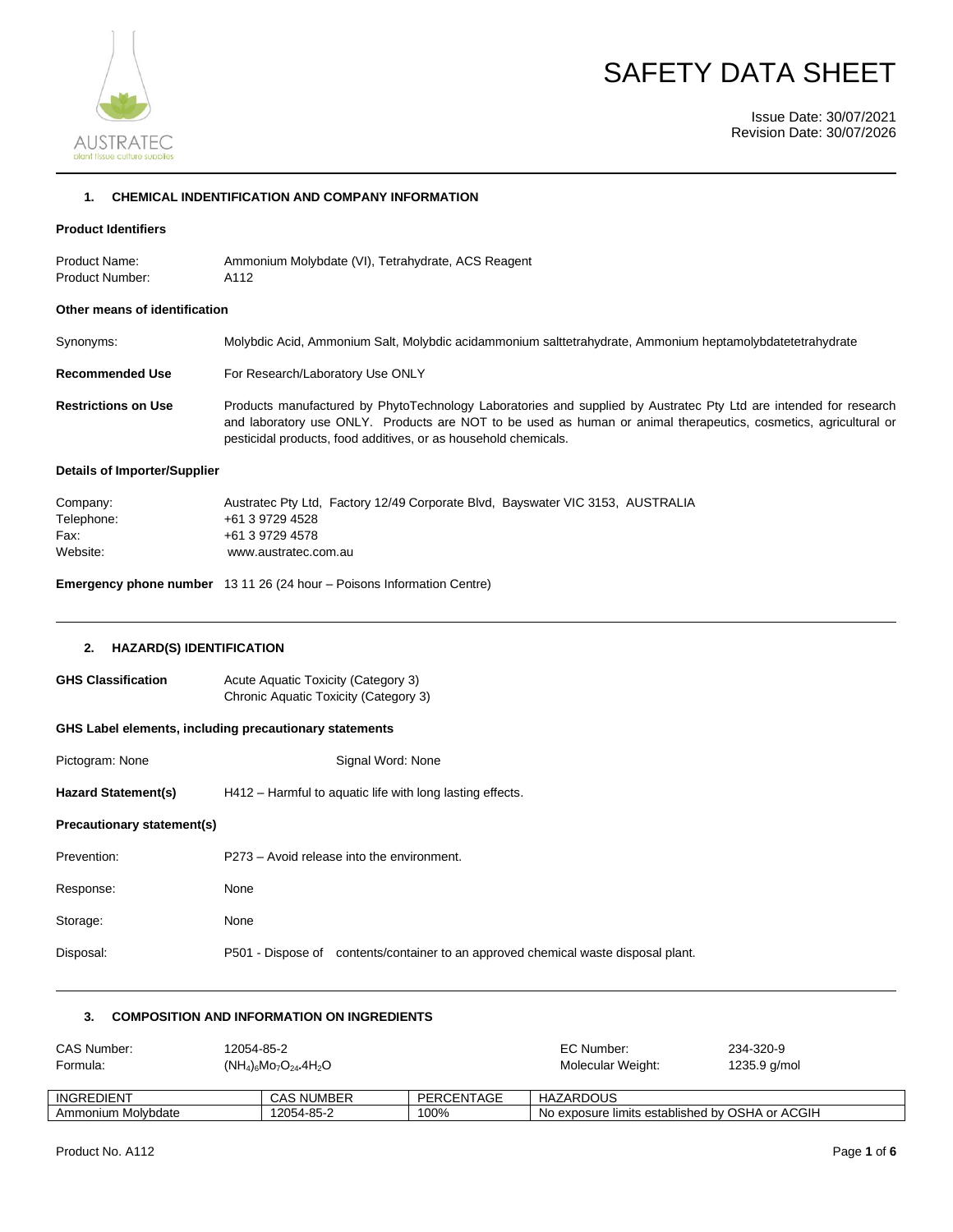#### **4. FIRST AID MEASURES**

#### **Description of first aid measures**

General advice: Consult a doctor/physician. Show this safety data sheet to the doctor in attendance.

Ingestion: MAY CAUSE IRRITATION IF SWALLOWED. If swallowed, wash mouth out with water. Never give anything by mouth to an unconscious person. Seek medical attention.

Inhalation: MAY CAUSE IRRITATION TO RESPIRATORY TRACT. Safely remove person to fresh air. If not breathing, begin cardiopulmonary resuscitation (CPR). If breathing is difficult, ensure clear airway and give oxygen. Seek medical attention.

Eye contact: DIRECT CONTACT MAY CAUSE IRRITATION, REDNESS, TEARING, OR BLURRED VISION. Flush eye out immediately with water for at least 15 minutes. Eyelids should be held away from the eyeball to ensure thorough rinsing. Seek medical attention if irritation persists.

Skin contact: MAY CAUSE IRRITATION, REDDENING, ITCHING OR INFLAMATION. Wash area thoroughly with soap and water. Remove and wash contaminated clothing. Seek medical attention.

#### **Most important symptoms and effects, both acute and delayed**

See section 2 and/or section 11

#### **Recommendation for immediate medical attention and special treatment needed**

No data available

#### **5. FIRE FIGHTING MEASURES**

| Suitable extinguishing media                                    | Water spray, carbon dioxide, dry chemical powder, or appropriate foam. Use extinguishing media<br>suitable for surrounding fire.                                                        |
|-----------------------------------------------------------------|-----------------------------------------------------------------------------------------------------------------------------------------------------------------------------------------|
| Specific hazards arising from the chemical                      |                                                                                                                                                                                         |
| Hazardous combustion products:                                  | May emit toxic fumes under fire conditions.                                                                                                                                             |
| Toxic gases produced:                                           | Nitrogen oxides, molybdenum oxides.                                                                                                                                                     |
| Special protective equipment and<br>precaution for firefighters | In the event of fire, wear full protective clothing and NIOSH (US) or EN145 (EU) approved self<br>contained breathing apparatus. Evacuate the area and fight fire from a safe distance. |

#### **6. ACCIDENTAL RELEASE MEASURES**

| Personal precautions, protective<br>equipment and emergency procedures | Use personal protection equipment (PPE) recommended in Section 8. Avoid dust formation. Avoid<br>breathing vapors, mist or gas. Ensure adequate ventilation especially in confined areas. Evacuate<br>personnel to safe areas. Avoid breathing dust. |
|------------------------------------------------------------------------|------------------------------------------------------------------------------------------------------------------------------------------------------------------------------------------------------------------------------------------------------|
| <b>Environmental precautions</b>                                       | Prevent further leakage or spillage if safe to do so. Do not let product enter drains.                                                                                                                                                               |
| Methods and materials for containment<br>and cleanup                   | Wear suitable protective clothing. Avoid dust formation. Carefully sweep up and remove. Place<br>in a dry container and cover. Remove from area for safe disposal (see section 13). Flush spill area<br>with water. Do not let product enter drain.  |

#### **7. HANDLING AND STORAGE**

**Precautions for safe handling Avoid contact with skin and eyes. Avoid dust formation and aerosols. Avoid incompatible substances.** Provide appropriate exhaust ventilation where dust is formed. Wash thoroughly after use.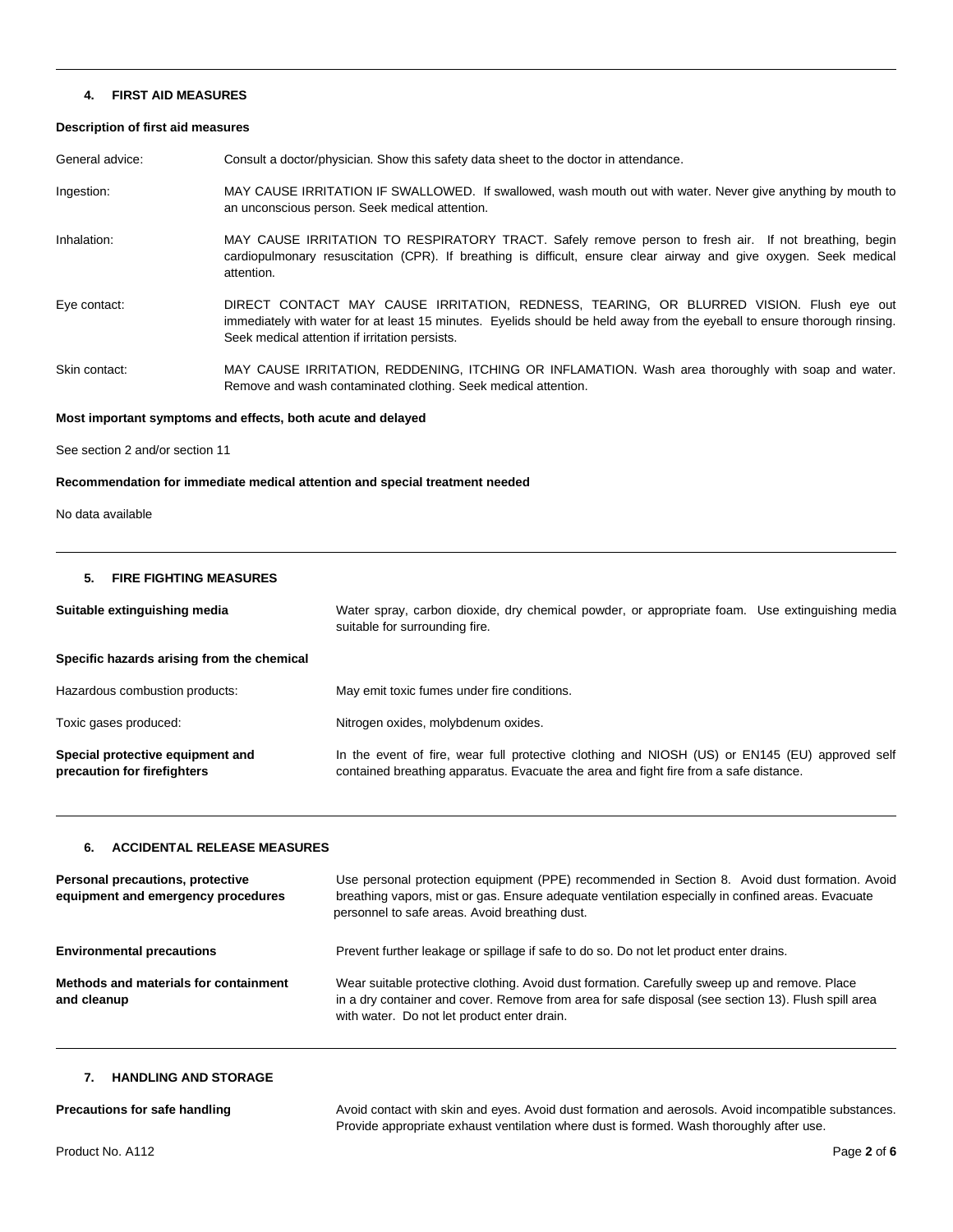| <b>Conditions for safe storage</b>     | Keep in a tightly closed container and store in a cool, dry and well ventilated area. |
|----------------------------------------|---------------------------------------------------------------------------------------|
| <b>Recommended Storage Temperature</b> | Room Temperature.                                                                     |
| Incompatibilities                      | Alkali metals, reducing agents.                                                       |

#### **8. EXPOSURE CONTROLS AND PERSONAL PROTECTION**

| <b>Exposure control measures</b>            |                                                                                                                                                                          |
|---------------------------------------------|--------------------------------------------------------------------------------------------------------------------------------------------------------------------------|
| Australian Exposure Standards (TWA;STEL):   | No data available                                                                                                                                                        |
| OSHA's permissable exposure limits (PEL's): | No data available                                                                                                                                                        |
| ACGIH threshold limit values (TLV's):       | No data available                                                                                                                                                        |
| <b>Engineering controls</b>                 | Handle in accordance to general industrial hygiene and chemical safety practice.                                                                                         |
| Personal protective equipment (PPE)         |                                                                                                                                                                          |
| Eye Face Protection:                        | Chemical safety shield, glasses or goggles approved under NIOSH (US) or EN166 (EU). Have eye<br>washing facilities readily available where eye contact can occur.        |
| <b>Skin Protection:</b>                     | Suitable protective gloves.                                                                                                                                              |
| <b>Body Protection:</b>                     | Lab coat or protective chemical suit. Protective equipment must be selected in accordance to the<br>amount of dangerous substance within the specific workplace.         |
| <b>Respiratory Protection:</b>              | Use an appropriate dust mask. Use N95 (US) or type P1 (EN143) dust mask where dust level is a<br>nuisance. Appropriate respirator approved under NIOSH (US) or CEN (EU). |

#### **9. PHYSICAL AND CHEMICAL PROPERTIES**

| Appearance                          | White crystalline powder |
|-------------------------------------|--------------------------|
| Odour                               | Odorless                 |
| Odour threshold                     | No data available        |
| рH                                  | No data available        |
| <b>Melting point</b>                | 190°C                    |
| Initial boiling point/boiling range | No data available        |
| Flash point (closed cup)            | No data available        |
| <b>Evaporation rate</b>             | No data available        |
| Flammability (solid, gas)           | No data available        |
| Flammable limits (upper %)          | No data available        |
| Flammable limits (lower %)          | No data available        |
| Vapour pressure                     | No data available        |
| Vapour density                      | No data available        |
| <b>Relative density</b>             | 2.49 $q/cm^{3}$          |
| <b>Solubility</b>                   | Soluble in water         |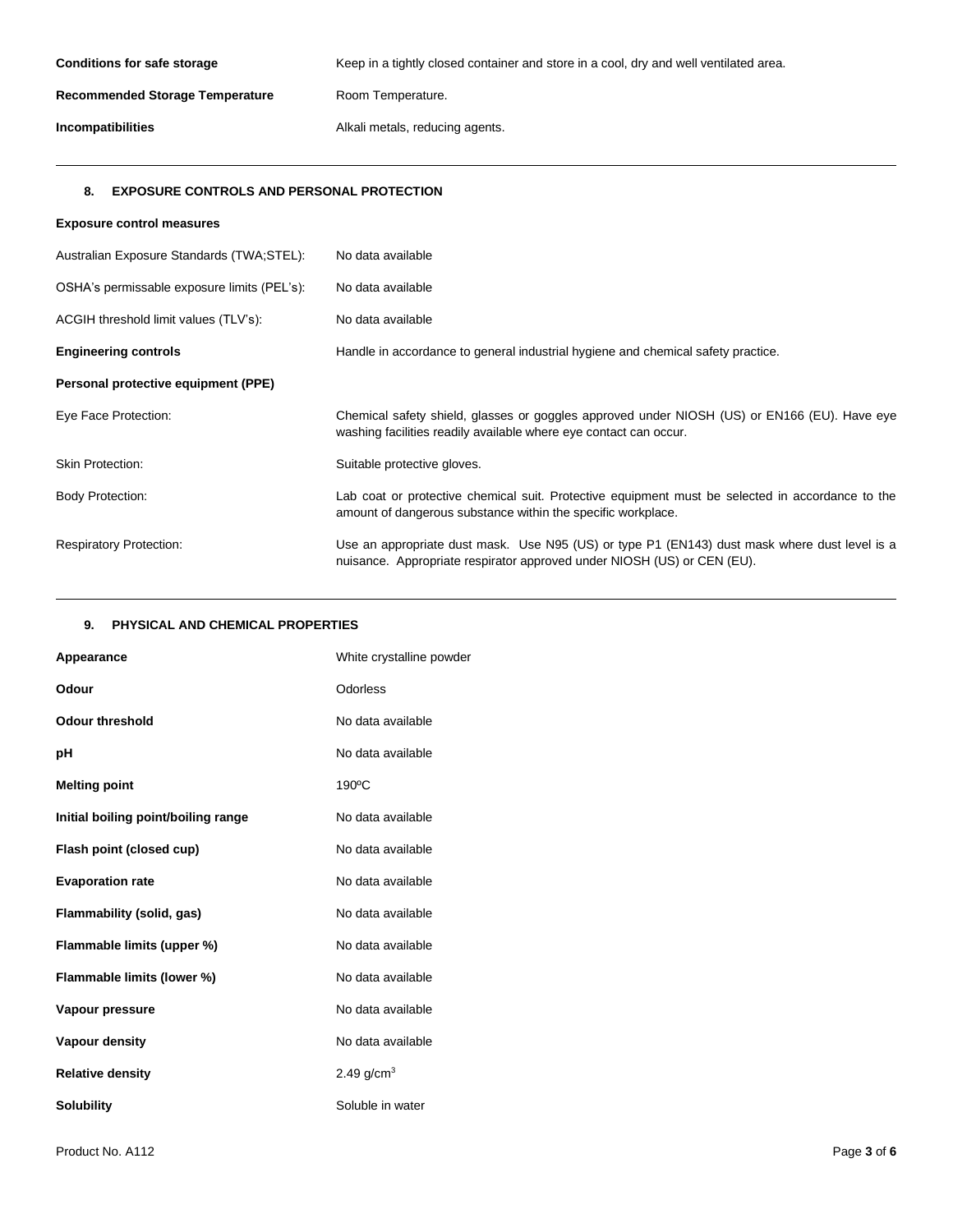| Partition coefficient (n-octanol/water) | No data available |
|-----------------------------------------|-------------------|
| <b>Auto-ignition temperature</b>        | No data available |
| Decomposition temperature               | No data available |
| Viscosity                               | No data available |

## **10. STABILITY AND REACTIVITY Reactivity No data available Chemical stability** Stable under normal conditions of use and recommended storage conditions. **Possibility of hazardous reactions** Will not occur. **Conditions to avoid** Excessive heat. **Incompatible materials Incompatible materials Alkali metals, reducing agents.**

### Hazardous decomposition products Nitrogen oxides, molybdenum oxides.

### **11. TOXICOLOGICAL INFORMATION**

| <b>Acute toxicity</b>                     | $LD_{50}$ (Oral, Rat)(mg/Kg):<br>LD <sub>50</sub> (Oral, Mouse)(mg/Kg):<br>$LD_{50}$ (Dermal, Rabbit) (mg/Kg): |                                        | No data available<br>No data available<br>No data available |  |
|-------------------------------------------|----------------------------------------------------------------------------------------------------------------|----------------------------------------|-------------------------------------------------------------|--|
| <b>Skin corrosion/irritation</b>          | No data available                                                                                              |                                        |                                                             |  |
| Serious eye damage/irritation             | No data available                                                                                              |                                        |                                                             |  |
| Respiratory or skin sensitisation         | No data available                                                                                              |                                        |                                                             |  |
| Germ cell mutagenicity                    | No data available                                                                                              |                                        |                                                             |  |
| Carcinogenicity                           | NTP:<br>IARC:<br>Z List:<br>OSHA Reg:                                                                          |                                        | No<br><b>No</b><br>No<br><b>No</b>                          |  |
| <b>Reproductive toxicity</b>              | No data available.                                                                                             |                                        |                                                             |  |
| Specific target organ toxicity (STOT)     | Single Exposure:<br>Repeated Exposure:                                                                         | No data available<br>No data available |                                                             |  |
| <b>Aspiration hazard</b>                  | No data available                                                                                              |                                        |                                                             |  |
| <b>Target organs</b>                      | None identified.                                                                                               |                                        |                                                             |  |
| Medical conditions aggravated by exposure | No data available                                                                                              |                                        |                                                             |  |
| Routes of entry                           | Ingestion.                                                                                                     |                                        |                                                             |  |
| Symptoms associated with overexposure     | Irritation, itching, severe gastrointestinal upset, vomiting, anemia.                                          |                                        |                                                             |  |
| <b>NIOSH/RTECS No.</b>                    | QA5076000                                                                                                      |                                        |                                                             |  |

**The toxicological properties of this product have not been thoroughly investigated.**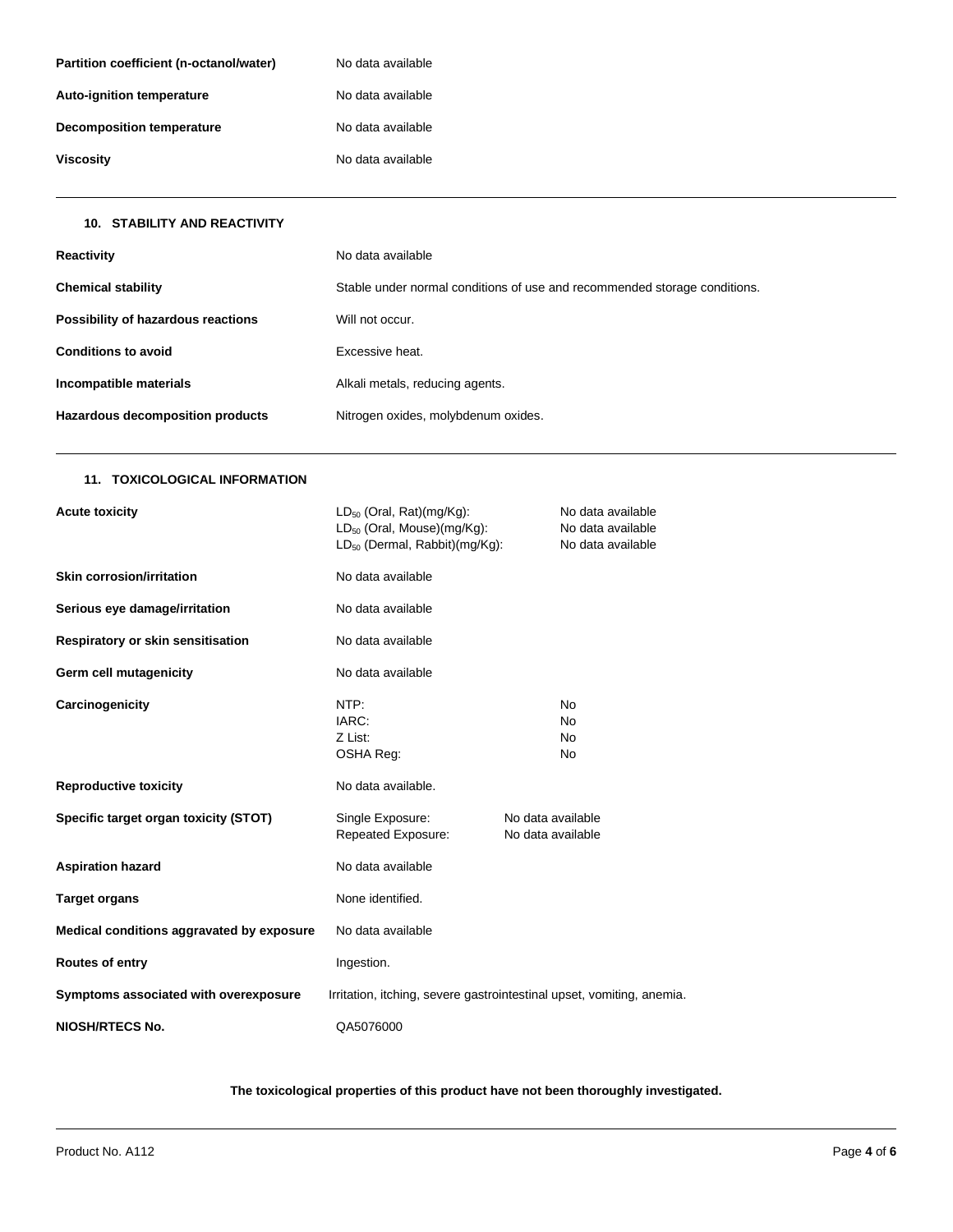#### **12. ECOLOGICAL INFORMATION**

| <b>Ecotoxicity</b>                 | Toxicity to fish.<br>LC50 - Oncorhynchus mykiss (rainbow trout) - 320 mg/L - 96 hr                           |  |
|------------------------------------|--------------------------------------------------------------------------------------------------------------|--|
| Persistence and degradability      | No data available                                                                                            |  |
| <b>Bioaccumulative potential</b>   | No data available                                                                                            |  |
| <b>Mobility in soil</b>            | No data available                                                                                            |  |
| Other adverse effects              | No data available                                                                                            |  |
| <b>13. DISPOSAL CONSIDERATIONS</b> |                                                                                                              |  |
| <b>Disposal procedure</b>          | Dispose in accordance with all applicable government, state, and environmental chemical safety<br>practices. |  |
| EPA hazardous waste number         | No data available.                                                                                           |  |
| <b>14. TRANSPORT INFORMATION</b>   |                                                                                                              |  |
| <b>UN number</b>                   | ADG:<br>Non-Dangerous Goods<br>IMDG:<br>Non-Dangerous Goods<br>IATA:<br>Non-Dangerous Goods                  |  |
| Proper shipping/technical name     | Non-Dangerous Goods                                                                                          |  |
| <b>Hazard Class</b>                | No data available                                                                                            |  |
| Packing group                      | No data available                                                                                            |  |
| <b>Environmental hazards</b>       | No data available                                                                                            |  |
| <b>Special precautions</b>         | No data available                                                                                            |  |
| <b>Hazchem</b>                     | Non-Dangerous Goods                                                                                          |  |

#### **15. REGULATORY INFORMATION**

#### **Notification Status**

| Australia (AICS):      | Listed                                                                                                                         |                                                  |
|------------------------|--------------------------------------------------------------------------------------------------------------------------------|--------------------------------------------------|
| New Zealand (NZIoC):   | Listed                                                                                                                         |                                                  |
| USA (TSCA):            | Listed (Anhydrous form 12027-67-7)                                                                                             |                                                  |
| <b>SARA TITLE III:</b> | Section 302 (EHS) Ingredients:<br>Section 313 Ingredients:<br>Section 304 (EHS/CERCLA) Ingredients:<br>Section 311/312 Hazard: | No<br><b>No</b><br><b>No</b><br>No SARA hazards. |